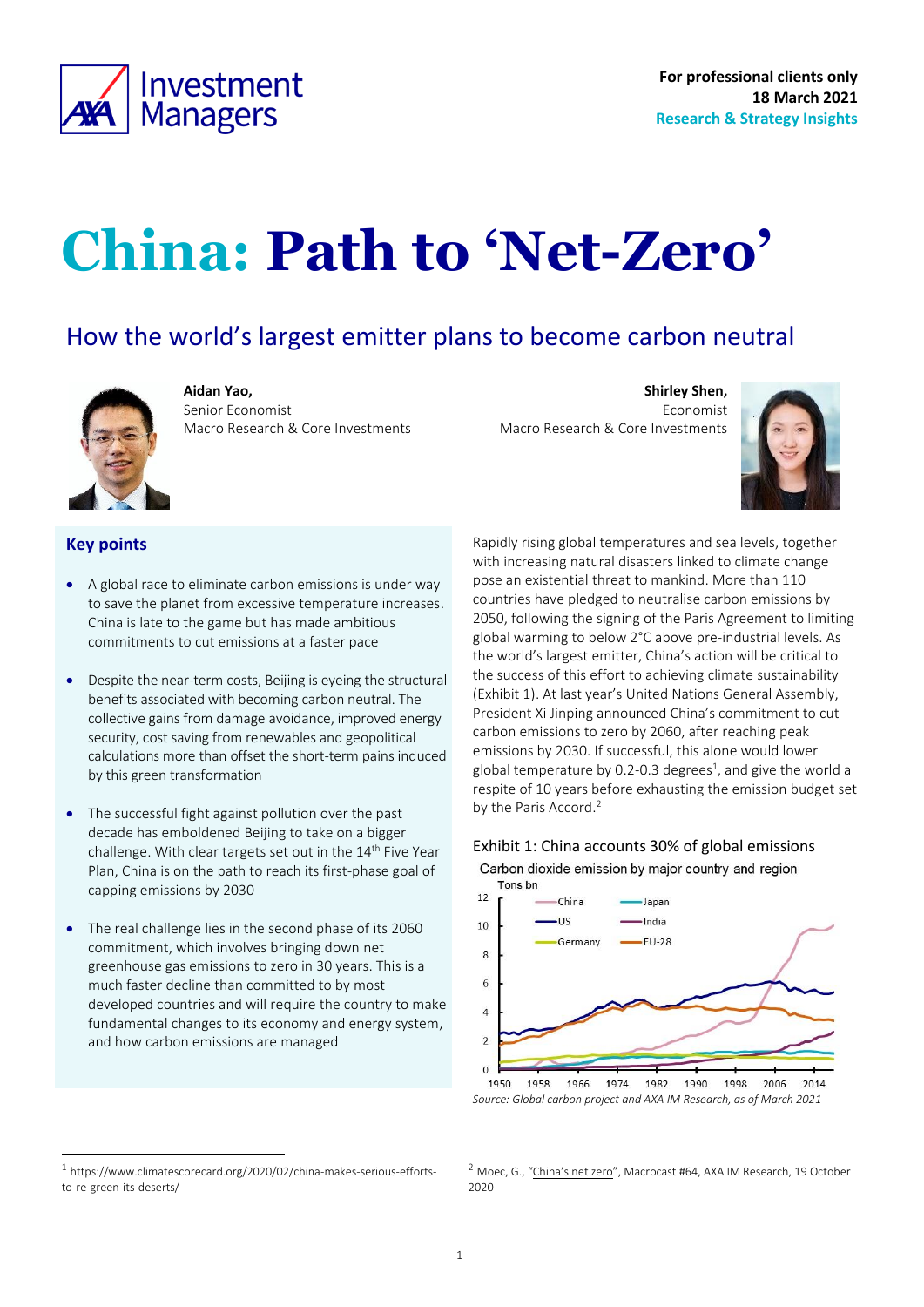Encouraging as it sounds, eliminating the emissions of the world's largest energy user is no easy feat. Achieving the netzero goal in a sustainable way will likely require fundamental changes to the ways in which the Chinese economy operates, energy is consumed, and how carbon emissions are managed.

This paper is the first of a three-part series on China's journey to carbon neutrality. It considers the reasons behind Beijing's decision to join the battle against global warming and the strategy it aims to deploy. The second paper will focus on the micro and macroeconomic impacts of this'green transformation', while the final paper will discussthe financing of this gigantic project.

# **Why is China joining the fight?**

China's commitment to become carbon neutral is bold but necessary. Despite being the world's largest CO<sub>2</sub> emitter by aggregate amount, China's emissions on a per-capita basis are less than half of the United States and lower than most of the developed nations outside Europe. With a burgeoning middle-class aspiring to western lifestyles, and China's energy system overly reliant on coal, forcing the country to rein in its emissions could be seen as denying its right to future economic growth. <sup>3</sup> This begs the question – what is motivating China to make a seemingly immense compromise to tackle climate challenges?

Here are four plausible explanations:

1. The costs of environmental damage have become too great to ignore. Rising temperatures, pollution and erratic weather patterns have incurred tremendous economic costs and pose a real threat to the welfare of the society. One estimate puts China's annual loss due to air pollution alone at 6.6% of GDP [\(Exhibit 2\)](#page-1-0), the highest in the world. Despite the significant progress made by the antipollution campaign over the past decade, a recent survey shows that over 90% of Chinese remain concerned about the impact of environmental degradation (Exhibit 3). A lack of official response to wide-spread fears about climate

risks could destabilise the social and political regime, adding to the already large economic costs.

- 2. A faster transition away from fossil fuels can help China to mitigate energy security risks. China is the world's largest consumer of energy, but only a proportion of this demand is met by domestic production. Over 70% of its oil and 40% of its gas are imported each year. While China is selfsufficient in coal, relying on the most polluting form of energy has been the key source of many environmental problems it confronts today. At the same time, relying on foreign energy supplies – oil from Iraq and Iran, gas from Russia, coal from Australia, or liquefied natural gas from the US – puts China in a vulnerable position against risks of regional instability (Middle East), political sanctions (Russia and Iran) and bilateral disputes (Australia and the US). Finally, transporting fuel through the South China Sea also creates the risk of flash points vis-à-vis the US. Hence, transitioning to a cleaner form of energy, which China can be self-sufficient, helps to kill two birds – climate sustainability and energy security – with one stone.
- 3. Rapid cost reduction in renewables makes energy transition feasible. Years of significant investment, heavy government subsidies and a strong regulatory push have resulted in substantial declines in the costs of wind and solar power in China (Exhibit 4). The weighted average cost of solar has fallen by over 70% in the past decade to be largely at par with that of coal. This deflationary force has been exported to many of China's trading partners in recent years, making a transition toward renewable energy increasingly affordable on a global basis.
- 4. Leadership on climate issues can help China to accumulate soft power, mitigate geopolitical tensions and improve its image as a responsible nation. The potential cooperation to fight global warming offers an avenue for China and the US to break away from the antagonism of the last few years. China and the  $EU - as$  the two largest proponents of the Paris Agreement – also have plenty of

<span id="page-1-0"></span>Exhibit 2, 3 and 4: Climate change incurs economic and social costs; falling costs of renewable offers a solution



*Source: Greenpeace, Centre for Research on Energy and Clean air, Spring 2015 Global Attitudes survey, AXA IM Research, as of March 2021*

 $3$  This is indeed a key point of contention when it comes to sharing the responsibility of carbon reduction between the developing and developed countries.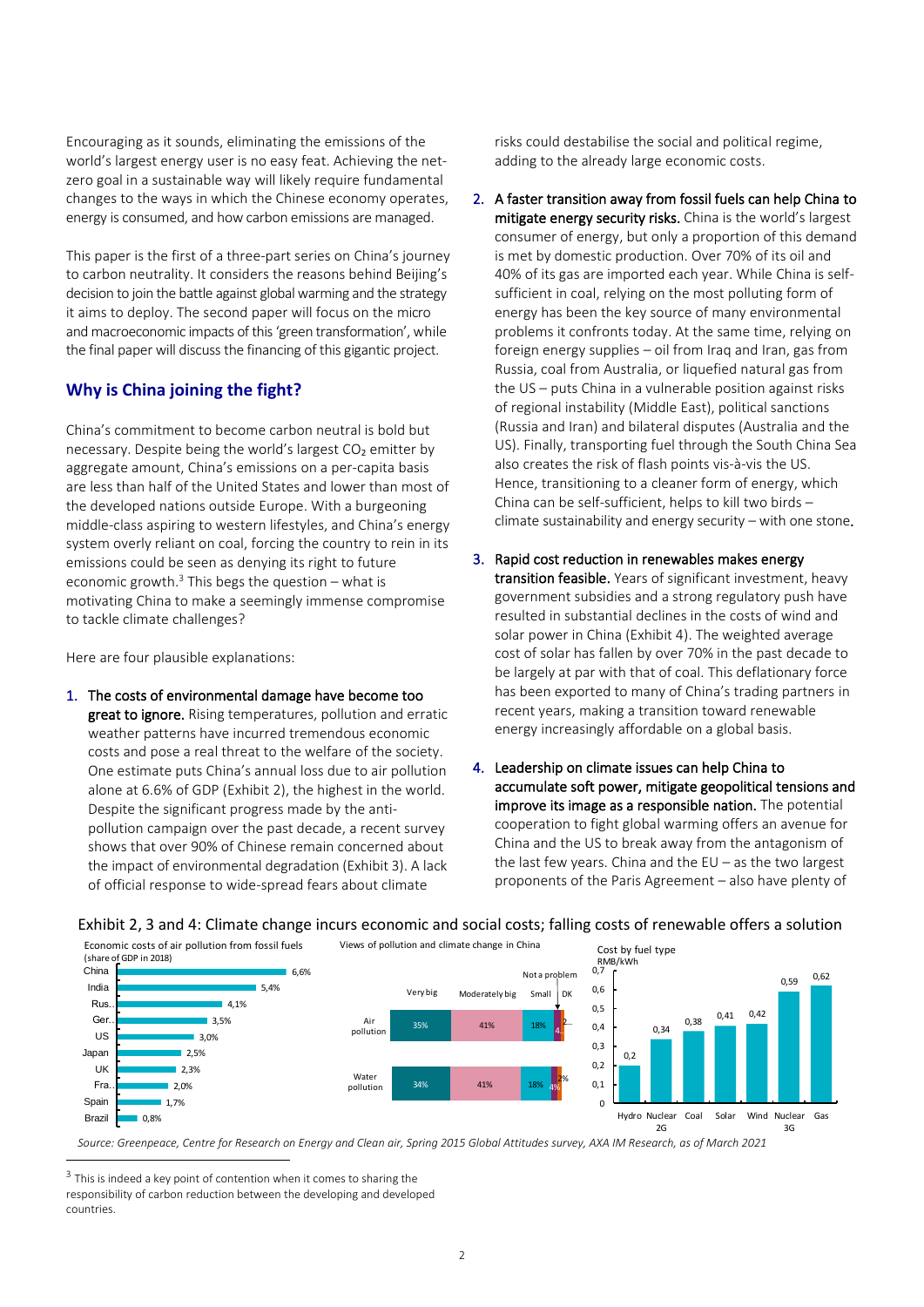grounds for collaboration from developing green technology, setting pollution standards, to regulating the burgeoning market for environmental, social and governance (ESG) investment. For the rest of the world, which is also growing more conscious of climate risks, taking a leadership role in addressing these challenges could enable China to build political goodwill and expand its geopolitical influence.

# **Progress made before the 2060 goal**

The above discussions underscore the economic, social and geopolitical considerations behind China's climate ambitions. Garnering these long-term benefits won't be easy, but China has come prepared for the task. In the past decade, Beijing has imposed explicit environmental targets in successive Five-Year Plans to align the nation's social and economic developments with the improvement of climate conditions. Among these are targets on the share of power generation by renewables and other non-fossil fuel energy, such as hydro and nuclear. President Xi has made anti-pollution one of the three "key battles" for the Communist Party, which elevated environmental metrics to key performance determinants of local officials. The result was clear – a notable shift in the country's energy mix has been underway since 2011, with a steady decline in the share of coal and a corresponding rise in renewables [\(Exhibit 5\)](#page-2-0).

## <span id="page-2-0"></span>Exhibit 5: Energy mix since 12<sup>th</sup> Five-Year Plan

Energy consumption breakdown



Closure of heavy-polluting coal-fired power stations and small coal miners was effective in alleviating the nation's pollution problems. These, in conjunction with a wide deployment of anti-pollution equipment, contributed to a visible decline in the number of polluting days and harmful particles in the air. For major cities, like Beijing, a substantial improvement in air quality was achieved within only a few years after its infamous 'smog crisis'.

## **Laying the path to carbon neutrality**

Given the success of the anti-pollution drive, Beijing is now gearing up the nation for a bigger challenge. Carbon neutrality is the ultimate goal to prevent more serious climate-related disasters, and this is a race against time from which China cannot be absent. Before we analyse China's strategy to reach its 2060 goal, it's necessary to clarify a few basics, such as what it means to become carbon neutral and the key drivers of this process.

[Exhibit 6](#page-2-1) shows how a zero-emission goal can be met by offsetting the  $CO<sub>2</sub>$  emitted by the most polluting sectors power, industrial, transportation and construction – by various carbon mitigation methods, including tree planting and carboncapture-and-storage (CCS) technology. The problem is that none of the latter is reliable enough – based on current technology and conditions – to counter the anticipated emission increases to meet the Paris Agreement. Tree planting takes time and immense space, <sup>4</sup> while CCS technology has not yet reached commercially viable status. Hence, to tangibly reduce emissions, China (and rest of the world) will have to cut greenhouse gases at source, from where they are produced.

#### <span id="page-2-1"></span>Exhibit 6: How "net-zero" can be achieved



*Source: UBS, as of March 2021*

To see the necessary changes that China needs to make to tackle these challenges, [Exhibit 7](#page-3-0) breaks down carbon emissions into three drivers:

1. Energy intensity, which is the amount energy used per unit of GDP. This is related to the pace of economic growth, the composition of economic structure (i.e. the services sector is less energy intensive than industrial sector) and energy efficiency

of carbon China emits every year, it will require 300 million hectares of new forest to be created, which is 140% of the country's current forest landmass, at 220 million hectares. For an indication of time, China added 45 million hectares of forest area in 18 years between 2000 and 2018.

<sup>&</sup>lt;sup>4</sup> A recent study on the afforestation programme in Jiangxi province found that an average of 32 tonnes of carbon was absorbed per hectare in the above-ground biomass of the forest. To absorb the current 10 billion tonnes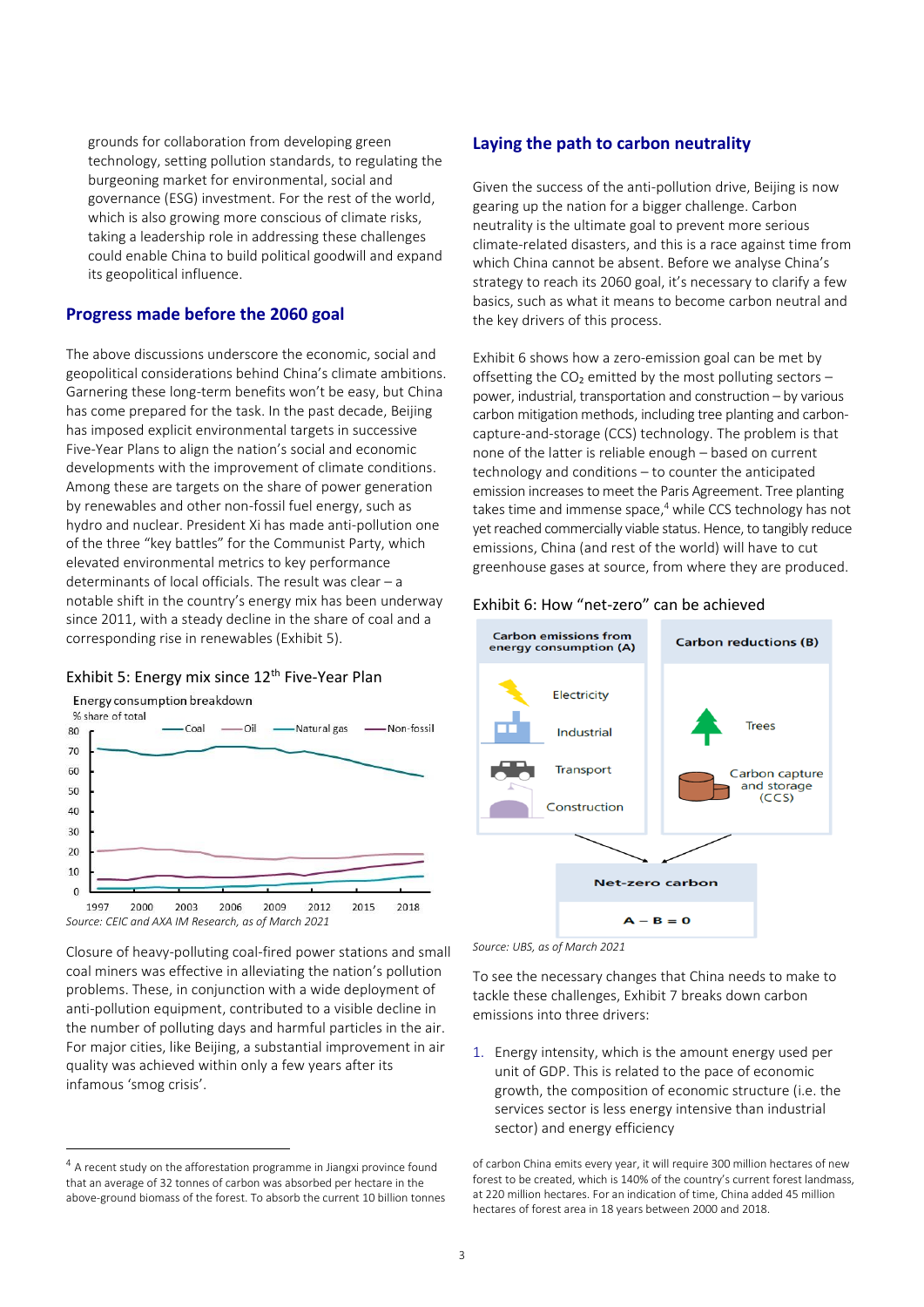- 2. Carbon intensity, which is the amount of carbon emissions per a unit of energy consumed. This is related to the energy mix, with fossil fuel more carbon-intensive than renewables
- 3. Finally, the efficacy of carbon capture

#### <span id="page-3-0"></span>Exhibit 7: Key drivers of carbon emissions



*Source: AXA IM Research, as of March 2021*

Incorporating our long-term assumptions on the Chinese economy – including trend growth and a shift towards a more services-driven economy, [Exhibit 8](#page-3-1) depicts a path for China to reach its net-zero goal. It's important to note that other assumptions of this projection, including energy and carbon intensity, are taken from a detailed study by the Centre for Climate Change and Sustainable Development at the Tsinghua University<sup>5</sup> – a study that was widely believed to be behind Beijing's 2060 commitment.

#### <span id="page-3-1"></span>Exhibit 8: Path to net-zero



The exhibit decomposes net emissions into gross emissions and carbon capture. As discussed before, the latter can play only a marginal role at alleviating emission pressure, and thus, the heavy lifting needs to be done by cutting down gross emissions, which will be achieved through a two-phase process. Phase one covers the period between now and 2030 and focuses on "flattening the emission curve". This projection is plausibly attainable given the existing trends of energy-intensity reduction, renewable power adoption, and the electrification of the transportation and industrial sectors, consistent with the targets set by the 14<sup>th</sup> Five-Year Plan. The goal of capping emissions by the end of 2030 is therefore demanding but reachable.

The real challenge lies in the second phase, which requires an outright reduction of gross emissions from 11 billion tons in 2030 to less than two billion by 2060, with the balance offset by CCS to bring net emissions to zero. This means that China will need to transition from peak to zero emissions in 30 years, a much faster speed than pledged by the EU and Japan (of around 50 years), despite being 10 years later in reaching carbon neutral (2060 for China versus 2050 for others).

Achieving this ambitious target will require China to make fundamental changes to its macro system, including:

- A reshaping of its economy towards carbon-light service sectors, whose share of GDP is expected to rise from 55% to 77%
- An overhaul to its energy system by substantially raising the share of non-fossil fuel from 30% to 85%
- A restructure of the transportation and industrial sectors involving electrification, and the construction of buildings with [better energy-saving technology and recyclable materials](#page-3-2)

[Exhibit 9](#page-3-2) decomposes the reduction of gross emissions by major contributors. The growth of the economy, albeit at a declining rate, would lead to a near four-times expansion in emissions over the coming four decades. However, this growth will be countered by a reduction of energy and carbon intensity following a shift in China's economic structure, increased energy efficiency, electrification of carbon-intensive sectors, and a decisive move toward a carbon-free energy mix.

#### <span id="page-3-2"></span>Exhibit 9: Breaking down the task





*Source: Tsinghua, UBS and AXA IM Research, as of March 2021*

Accomplishing these changes will require huge investments in renewables, green technology and infrastructure that is consistent with higher environmental standards. This will create jobs and growth opportunities for many emerging industries. On the flipside, traditional sectors that fail to adapt fast enough will face a grim future. The macro and micro economic impacts of this climate-induced transformation will be profound, far-reaching and long-lasting. We will discuss these topics in Part 2 of the report.

<sup>&</sup>lt;sup>5</sup> Xie, Z.H. et al., "China's long-term low-carbon development strategy and pathway" Institute of Climate Change and Sustainable Development Tsinghua University, July 2020